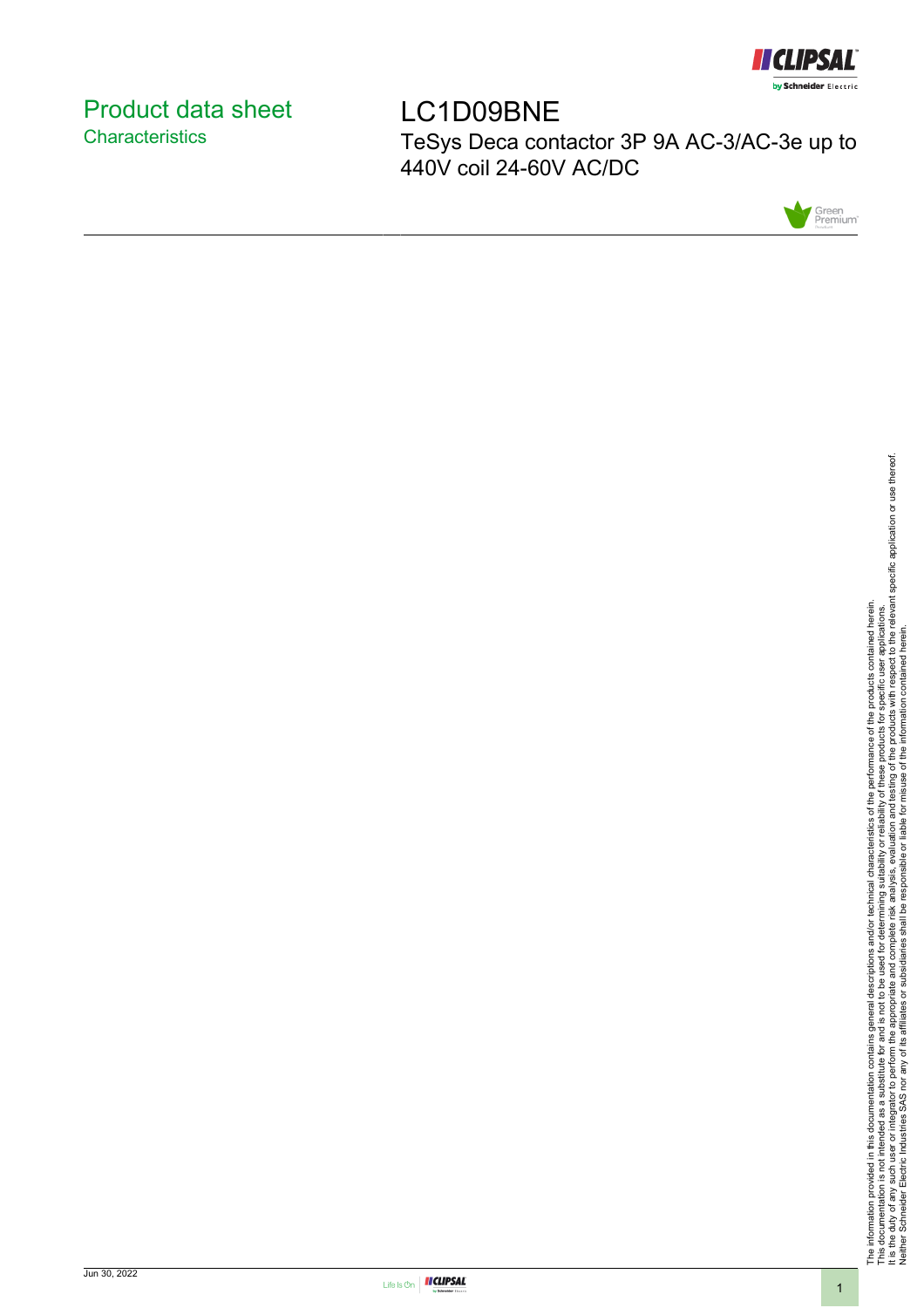

#### Main

| Main                                           |                                                                                                                                                                                                                                                                                                                                                                                                                                              |
|------------------------------------------------|----------------------------------------------------------------------------------------------------------------------------------------------------------------------------------------------------------------------------------------------------------------------------------------------------------------------------------------------------------------------------------------------------------------------------------------------|
| Range                                          | TeSys<br><b>TeSys Deca</b>                                                                                                                                                                                                                                                                                                                                                                                                                   |
| Product name                                   | TeSys D Green<br>TeSys Deca                                                                                                                                                                                                                                                                                                                                                                                                                  |
| Product or component<br>type                   | Contactor                                                                                                                                                                                                                                                                                                                                                                                                                                    |
| Device short name                              | LC <sub>1</sub> D                                                                                                                                                                                                                                                                                                                                                                                                                            |
| Contactor application                          | Motor control<br>Resistive load                                                                                                                                                                                                                                                                                                                                                                                                              |
| Utilisation category                           | $AC-1$<br>$AC-3$<br>AC-3e                                                                                                                                                                                                                                                                                                                                                                                                                    |
| Poles description                              | 3P                                                                                                                                                                                                                                                                                                                                                                                                                                           |
| Power pole contact<br>composition              | 3 NO                                                                                                                                                                                                                                                                                                                                                                                                                                         |
| [Ue] rated operational<br>voltage              | Power circuit: <= 690 V AC 25400 Hz                                                                                                                                                                                                                                                                                                                                                                                                          |
| [le] rated operational<br>current              | 9 A (at <60 $^{\circ}$ C) at <= 440 V AC-3 for power circuit<br>25 A (at <60 $^{\circ}$ C) at <= 440 V AC-1 for power circuit<br>9 A (at <60 $^{\circ}$ C) at <= 440 V AC-3e for power circuit                                                                                                                                                                                                                                               |
| Motor power kW                                 | 2.2 KW at 220230 V AC 50 Hz (AC-3)<br>4 KW at 380400 V AC 50 Hz (AC-3)<br>4 KW at 415 V AC 50 Hz (AC-3)<br>4 KW at 440 V AC 50 Hz (AC-3)<br>5.5 KW at 500 V AC 50 Hz (AC-3)<br>5.5 KW at 660690 V AC 50 Hz (AC-3)<br>2.2 KW at 220230 V AC 50 Hz (AC-3e)<br>4 KW at 380400 V AC 50 Hz (AC-3e)<br>4 KW at 415 V AC 50 Hz (AC-3e)<br>4 KW at 440 V AC 50 Hz (AC-3e)<br>5.5 KW at 500 V AC 50 Hz (AC-3e)<br>5.5 kW at 660690 V AC 50 Hz (AC-3e) |
| Motor power HP (UL /<br>CSA)                   | 0.33 Hp at 115 V AC 60 Hz for 1 phase motors<br>1 Hp at 230/240 V AC 60 Hz for 1 phase motors<br>2 Hp at 200/208 V AC 60 Hz for 3 phases motors<br>2 Hp at 230/240 V AC 60 Hz for 3 phases motors<br>5 Hp at 460/480 V AC 60 Hz for 3 phases motors<br>7.5 hp at 575/600 V AC 60 Hz for 3 phases motors                                                                                                                                      |
| [Uc] control circuit<br>voltage                | 2460 V AC 50/60 Hz<br>2460 V DC                                                                                                                                                                                                                                                                                                                                                                                                              |
| Coil type                                      | AC/DC electronic                                                                                                                                                                                                                                                                                                                                                                                                                             |
| Auxiliary contact<br>composition               | 1 NO + 1 NC                                                                                                                                                                                                                                                                                                                                                                                                                                  |
| [Uimp] rated impulse<br>withstand voltage      | 6 kV conforming to IEC 60947                                                                                                                                                                                                                                                                                                                                                                                                                 |
| Overvoltage category                           | Ш                                                                                                                                                                                                                                                                                                                                                                                                                                            |
| [Ith] conventional free<br>air thermal current | 10 A (at 60 °C) for signalling circuit<br>25 A (at 60 °C) for power circuit                                                                                                                                                                                                                                                                                                                                                                  |
| Irms rated making<br>capacity                  | 250 A at 440 V for power circuit conforming to IEC<br>60947<br>140 A AC for signalling circuit conforming to IEC<br>60947-5-1<br>250 A DC for signalling circuit conforming to IEC<br>60947-5-1                                                                                                                                                                                                                                              |
| Rated breaking capacity                        | 250 A at 440 V for power circuit conforming to IEC<br>60947                                                                                                                                                                                                                                                                                                                                                                                  |
| [Icw] rated short-time<br>withstand current    | 100 A - 1 s for signalling circuit<br>120 A - 500 ms for signalling circuit<br>140 A - 100 ms for signalling circuit<br>30 A 40 °C - 10 min for power circuit<br>61 A 40 °C - 1 min for power circuit<br>105 A 40 °C - 10 s for power circuit<br>210 A 40 °C - 1 s for power circuit                                                                                                                                                         |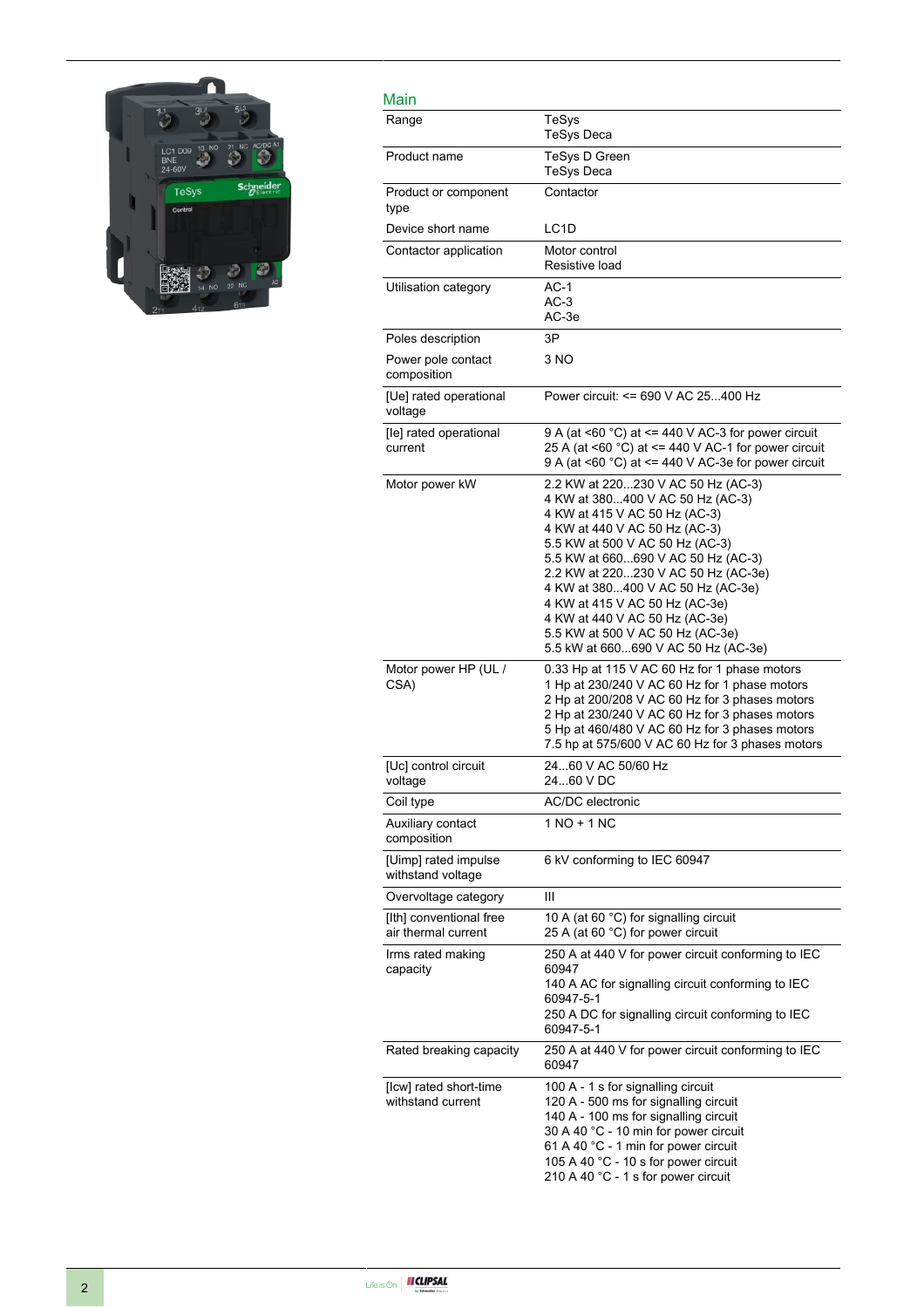| Associated fuse rating           | 10 A gG for signalling circuit conforming to IEC<br>60947-5-1<br>25 A gG at <= 690 V coordination type 1 for power<br>circuit                                                                                                                                                                                                                                                                                                                                                                                                                                                                                                                                                                                                                                                                                                                                                                                                                                                                                                                                                                                                                                            |
|----------------------------------|--------------------------------------------------------------------------------------------------------------------------------------------------------------------------------------------------------------------------------------------------------------------------------------------------------------------------------------------------------------------------------------------------------------------------------------------------------------------------------------------------------------------------------------------------------------------------------------------------------------------------------------------------------------------------------------------------------------------------------------------------------------------------------------------------------------------------------------------------------------------------------------------------------------------------------------------------------------------------------------------------------------------------------------------------------------------------------------------------------------------------------------------------------------------------|
|                                  | 20 A gG at <= 690 V coordination type 2 for power<br>circuit                                                                                                                                                                                                                                                                                                                                                                                                                                                                                                                                                                                                                                                                                                                                                                                                                                                                                                                                                                                                                                                                                                             |
| Average impedance                | 2.5 mOhm - Ith 25 A 50 Hz for power circuit                                                                                                                                                                                                                                                                                                                                                                                                                                                                                                                                                                                                                                                                                                                                                                                                                                                                                                                                                                                                                                                                                                                              |
| [Ui] rated insulation<br>voltage | Power circuit: 690 V conforming to IEC 60947-4-1<br>Signalling circuit: 690 V conforming to IEC 60947-1                                                                                                                                                                                                                                                                                                                                                                                                                                                                                                                                                                                                                                                                                                                                                                                                                                                                                                                                                                                                                                                                  |
| <b>Electrical durability</b>     | 2.4 Mcycles 8 A AC-3 at Ue <= 440 V<br>0.6 Mcycles 25 A AC-1 at Ue <= 440 V<br>2.4 Mcycles 8 A AC-3e at Ue <= 440 V                                                                                                                                                                                                                                                                                                                                                                                                                                                                                                                                                                                                                                                                                                                                                                                                                                                                                                                                                                                                                                                      |
| Power dissipation per<br>pole    | 1.56 W AC-1<br>0.2 W AC-3<br>0.2 W AC-3e                                                                                                                                                                                                                                                                                                                                                                                                                                                                                                                                                                                                                                                                                                                                                                                                                                                                                                                                                                                                                                                                                                                                 |
| Front cover                      | With                                                                                                                                                                                                                                                                                                                                                                                                                                                                                                                                                                                                                                                                                                                                                                                                                                                                                                                                                                                                                                                                                                                                                                     |
| Mounting support                 | Rail<br>Plate                                                                                                                                                                                                                                                                                                                                                                                                                                                                                                                                                                                                                                                                                                                                                                                                                                                                                                                                                                                                                                                                                                                                                            |
| Standards                        | EN/IEC 60947-4-1<br>EN/IEC 60947-5-1<br>UL 60947-4-1<br>CSA C22.2 No 60947-4-1<br>IEC 60335-1                                                                                                                                                                                                                                                                                                                                                                                                                                                                                                                                                                                                                                                                                                                                                                                                                                                                                                                                                                                                                                                                            |
| <b>Product certifications</b>    | CCC<br><b>CSA</b><br>EAC<br>UL<br>КC<br>DNV-GL<br>LROS (Lloyds register of shipping)<br><b>UKCA</b>                                                                                                                                                                                                                                                                                                                                                                                                                                                                                                                                                                                                                                                                                                                                                                                                                                                                                                                                                                                                                                                                      |
| Connections - terminals          | Control circuit: screw clamp terminals 1 cable(s) 1<br>4 mm <sup>2</sup> flexible without cable end<br>Control circuit: screw clamp terminals 2 cable(s) 1<br>4 mm <sup>2</sup> flexible without cable end<br>Control circuit: screw clamp terminals 1 cable(s) 1<br>4 mm <sup>2</sup> flexible with cable end<br>Control circuit: screw clamp terminals 2 cable(s) 1<br>2.5 mm <sup>2</sup> flexible with cable end<br>Control circuit: screw clamp terminals 1 cable(s) 1<br>4 mm <sup>2</sup> solid<br>Control circuit: screw clamp terminals 2 cable(s) 1<br>4 mm <sup>2</sup> solid<br>Power circuit: screw clamp terminals 1 cable(s) 1<br>4 mm <sup>2</sup> flexible without cable end<br>Power circuit: screw clamp terminals 2 cable(s) 1<br>4 mm <sup>2</sup> flexible without cable end<br>Power circuit: screw clamp terminals 1 cable(s) 1<br>4 mm <sup>2</sup> flexible with cable end<br>Power circuit: screw clamp terminals 2 cable(s) 1<br>2.5 mm <sup>2</sup> flexible with cable end<br>Power circuit: screw clamp terminals 1 cable(s) 1<br>4 mm <sup>2</sup> solid<br>Power circuit: screw clamp terminals 2 cable(s) 1<br>4 mm <sup>2</sup> solid |
| Tightening torque                | Control circuit: 1.7 N.m - on screw clamp terminals -<br>with screwdriver flat $\varnothing$ 6 mm<br>Control circuit: 1.7 N.m - on screw clamp terminals -<br>with screwdriver Philips No 2<br>Power circuit: 1.7 N.m - on screw clamp terminals -<br>with screwdriver flat $\varnothing$ 6 mm<br>Power circuit: 1.7 N.m - on screw clamp terminals -<br>with screwdriver Philips No 2<br>Power circuit: 1.7 N.m - on screw clamp terminals -<br>with screwdriver pozidriv No 2<br>Control circuit: 1.7 N.m - on screw clamp terminals -<br>with screwdriver pozidriv No 2                                                                                                                                                                                                                                                                                                                                                                                                                                                                                                                                                                                               |
| Operating time                   | 4555 ms closing<br>2090 ms opening                                                                                                                                                                                                                                                                                                                                                                                                                                                                                                                                                                                                                                                                                                                                                                                                                                                                                                                                                                                                                                                                                                                                       |
| Safety reliability level         | B10d = 1369863 cycles contactor with nominal load<br>conforming to EN/ISO 13849-1<br>B10d = 20000000 cycles contactor with mechanical<br>load conforming to EN/ISO 13849-1                                                                                                                                                                                                                                                                                                                                                                                                                                                                                                                                                                                                                                                                                                                                                                                                                                                                                                                                                                                               |
| Mechanical durability            | 15 Mcycles                                                                                                                                                                                                                                                                                                                                                                                                                                                                                                                                                                                                                                                                                                                                                                                                                                                                                                                                                                                                                                                                                                                                                               |
| Maximum operating rate           | 3600 cyc/h 60 °C                                                                                                                                                                                                                                                                                                                                                                                                                                                                                                                                                                                                                                                                                                                                                                                                                                                                                                                                                                                                                                                                                                                                                         |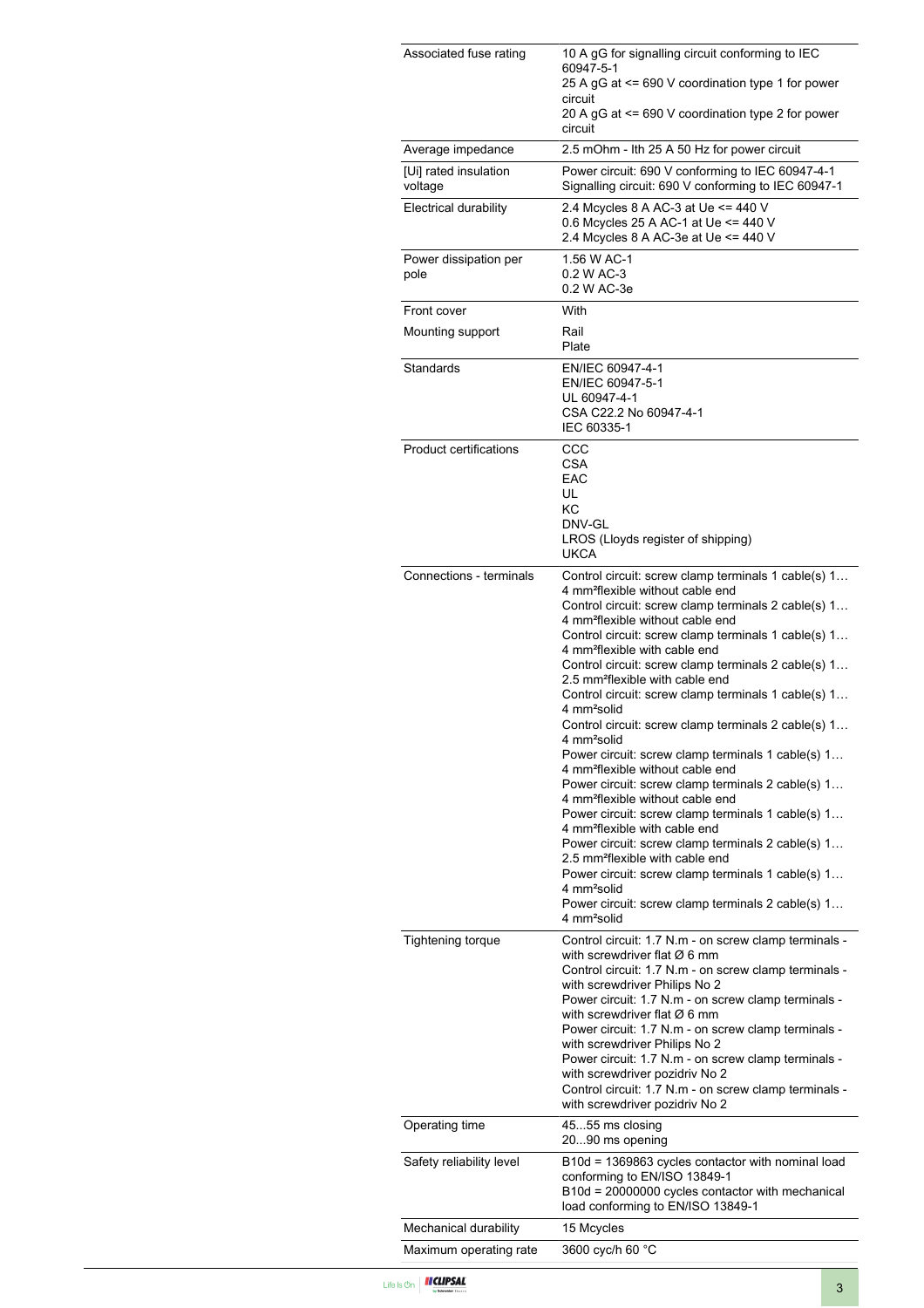## **Complementary**

| Coil technology                 | Built-in bidirectional peak limiting                                                                                                                           |
|---------------------------------|----------------------------------------------------------------------------------------------------------------------------------------------------------------|
| Control circuit voltage limits  | $= 0.1$ Uc (-4070 °C): drop-out AC/DC<br>0.851.1 Uc (-4060 °C): operational AC<br>0.81.1 Uc (-4060 °C): operational DC<br>11.1 Uc (6070 °C): operational AC/DC |
| Inrush power in VA              | 15 VA 50/60 Hz (at 20 °C)                                                                                                                                      |
| Inrush power in W               | 14 W at 20 °C                                                                                                                                                  |
| Hold-in power consumption in VA | 0.9 VA (at 20 °C) 50/60 Hz                                                                                                                                     |
| Hold-in power consumption in W  | 0.6 W at 20 $^{\circ}$ C                                                                                                                                       |
| Heat dissipation                | 0.6 W at 50/60 Hz                                                                                                                                              |
| Auxiliary contacts type         | Type mechanically linked 1 NO + 1 NC conforming to IEC 60947-5-1<br>Type mirror contact 1 NC conforming to IEC 60947-4-1                                       |
| Signalling circuit frequency    | 25400 Hz                                                                                                                                                       |
| Minimum switching current       | 5 mA for signalling circuit                                                                                                                                    |
| Minimum switching voltage       | 17 V for signalling circuit                                                                                                                                    |
| Non-overlap time                | 1.5 Ms on de-energisation between NC and NO contact<br>1.5 ms on energisation between NC and NO contact                                                        |
| Insulation resistance           | > 10 MOhm for signalling circuit                                                                                                                               |

#### Environment

| IP degree of protection               | IP20 front face conforming to IEC 60529                                                                                                                                      |
|---------------------------------------|------------------------------------------------------------------------------------------------------------------------------------------------------------------------------|
| Climatic withstand                    | Conforming to IACS E10<br>Conforming to IEC 60947-1 Annex Q category D                                                                                                       |
| Pollution degree                      | 3                                                                                                                                                                            |
| Ambient air temperature for storage   | $-6080 °C$                                                                                                                                                                   |
| Operating altitude                    | $03000$ m                                                                                                                                                                    |
| Fire resistance                       | 850 °C conforming to IEC 60695-2-1                                                                                                                                           |
| Mechanical robustness                 | Vibrations contactor open: 2 Gn, 5300 Hz<br>Vibrations contactor closed: 4 Gn, 5300 Hz<br>Shocks contactor open: 10 Gn for 11 ms<br>Shocks contactor closed: 15 Gn for 11 ms |
| Ambient air temperature for operation | $-4060 °C$<br>6070 °C with derating                                                                                                                                          |
| Height                                | 77 mm                                                                                                                                                                        |
| Width                                 | 45 mm                                                                                                                                                                        |
| Depth                                 | 86 mm                                                                                                                                                                        |
| Net weight                            | $0.368$ kg                                                                                                                                                                   |
| Colour                                | Grey (SE GREY 6)<br>Green (SE GREEN 2)                                                                                                                                       |

## Packing Units

| Unit Type of Package 1       | <b>PCE</b>      |
|------------------------------|-----------------|
| Number of Units in Package 1 |                 |
| Package 1 Weight             | 399.0 g         |
| Package 1 Height             | 5.6 cm          |
| Package 1 width              | 9.6 cm          |
| Package 1 Length             | $12 \text{ cm}$ |
| Unit Type of Package 2       | S <sub>02</sub> |
| Number of Units in Package 2 | 15              |
| Package 2 Weight             | 6.293 kg        |
| Package 2 Height             | $15 \text{ cm}$ |
| Package 2 width              | 30 cm           |
| Package 2 Length             | 40 cm           |
| Unit Type of Package 3       | P06             |
| Number of Units in Package 3 | 240             |
| Package 3 Weight             | 111.06 kg       |